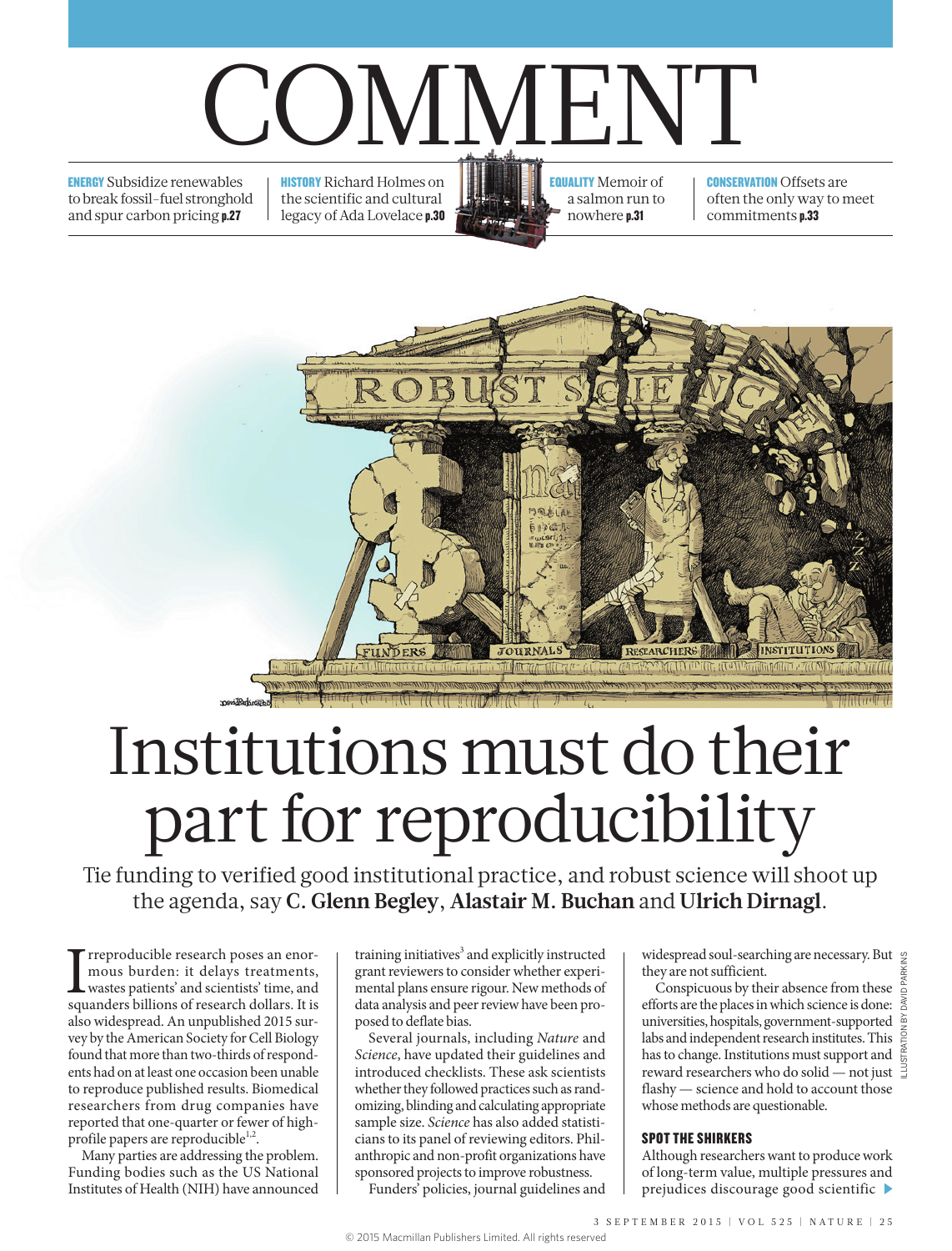

practices. In many laboratories, the incentives to be first can be stronger than the incentives to be right.

Discussions of conflicts of interest typically centre on relationships with industry, but academic scientists face more pernicious, even existential temptations. Monetary rewards are often less important than the 'currency' with which scientists advance their careers: highlevel publications lead to funding opportunities, promotions, awards and other forms of recognition. These markers of scientific achievement become proxies for assessment of the work itself, and further encourage spectacular, but less than substantiated, research.

Amplifying these pressures is a human prejudice in favour of our own ideas. There is a very real temptation to ignore a result that does not conform to our preconceptions, or to recast it so that it does. Data-dredging is used to find statistically significant results that justify a publication. Sound practices such as blinding, multiple repeats, validated reagents and appropriate controls<sup>4</sup> are dismissed as luxuries or nuisances.

Research institutions contribute to and benefit from these perverse incentives. They bathe in the reflected glory of their faculty; they trumpet breakthroughs published in top-tier journals, lauding achievements to the media and donors. Some even pay investigators for publications. Many require that investigators generate their salary from research grants.

An anonymous survey of around 140 trainees at the MD Anderson Cancer Center in Houston, Texas, found that nearly one-third had felt pressure to prove a mentor's hypothesis even though their experimental results did not support it, and nearly one-fifth had themselves published results they considered less than robust<sup>5</sup>. Nearly half knew of mentors who required lab members to publish a highimpact paper to complete training in their labs (see 'Pressured findings').

Although important, the checklists introduced by journals do nothing to shift the focus from results to the legitimacy of the process by which the results are produced. Researchers encounter these lists after they have drawn conclusions and are ready to announce them — not when planning their research. There is no mechanism to verify that listed practices were actually employed.

The core instinct of scientists — scepticism — is punished by the current system. Institutions have a duty to reform it. They must shoulder their responsibility for training graduate students and postdoctoral fellows, for supporting the scientific behaviour of their faculty members and for the knowledge that emanates from their endeavours.

#### GOOD INSTITUTIONAL PRACTICE

Although there are some protections against outright fraud, few institutions have strong, transparent processes in place to discourage poor-quality science or to foster objectivity. We propose that research institutions that receive public funding should apply the same kind of oversight and support to ensure research integrity as is routinely applied for animal husbandry, biosafety and clinical work.

To conduct animal research, investigators must hold licences and undergo continuous education. Institutions appoint delegates to monitor compliance, and those delegates are held to account by regulators. Similar oversight is used for work with radioactivity and human embryonic

stem cells.

These functions could be broadened to encompass established guidelines for research conduct, such as the ARRIVE (Animal Research:

*"Most institutions will not make the necessary move unless forced."*

Reporting of In Vivo Experiments) and MIAME (Minimum Information About a Microarray Experiment) guidelines, and data sharing as required by the NIH and the National Science Foundation.

Standards already exist that define good laboratory practice to test chemicals for toxicity, good manufacturing practice and good clinical practice. These systems were introduced to ensure a degree of consistency, quality and integrity. Procedures

are in place to ensure compliance.

The scientific community should come up with a similar system for research, which we term good institutional practice (GIP). If  $\frac{5}{9}$ funding depended on a certified record of compliance with GIP, robust research would get due recognition.

At a minimum, GIP should consist of the following tenets.

### **Routine discussion of research methods.**

Many labs already comb through data and methods as a group before submitting a paper. Such discussions should be broadened and formalized across an institution. Regular department and cross-department meetings should be established to dissect manuscripts in preparation. Methods and processes (rather than conclusions) would be debated just as a competitor's paper might be critiqued in a journal club. Primary research material would be available. This practice is roughly analogous to the 'Morbidity and Mortality' conferences routine in hospitals, in which working hours are also intense.

Regular critique sessions help scientists to learn to defend their science without feeling defensive. Investigators publicly hold each other to account, and trainees learn what to demand of their own research. Anxieties can be raised informally, highlighting institutional weaknesses and systematic errors. The practice also puts a short-term focus on what has traditionally been a long-term reward: a reputation for careful science.

**Reporting systems.** Also well-established in clinical medicine is a system to anonymously flag occurrences that did or could have jeopardized a patient's care. Such systems are often the only way workers dare to raise concerns and admit mistakes. Similarly colleagues, graduate students and postdocs should be able to discuss concerns about sloppy science without jeopardizing their careers. Designated co-mentors, a departmental omsbudsman or existing university offices of research integrity could be charged with providing a forum for informal, confidential discussions. Any formal reports should be investigated in a balanced and impartial way.

**Training and standards.** Some sloppiness stems from ignorance. Many investigators determine whether trainees are ready to move on by gauging the number and impact factors of their publications; instead, supervisors should base such decisions on whether their lab members understand research methods and process. Compulsory institutional training should ensure a common understanding of rigorous experimental design, research standards and objective evaluation of data. Faculty members and trainees should demonstrate their ability to spot problems such as 'cherry picking' data to make the best